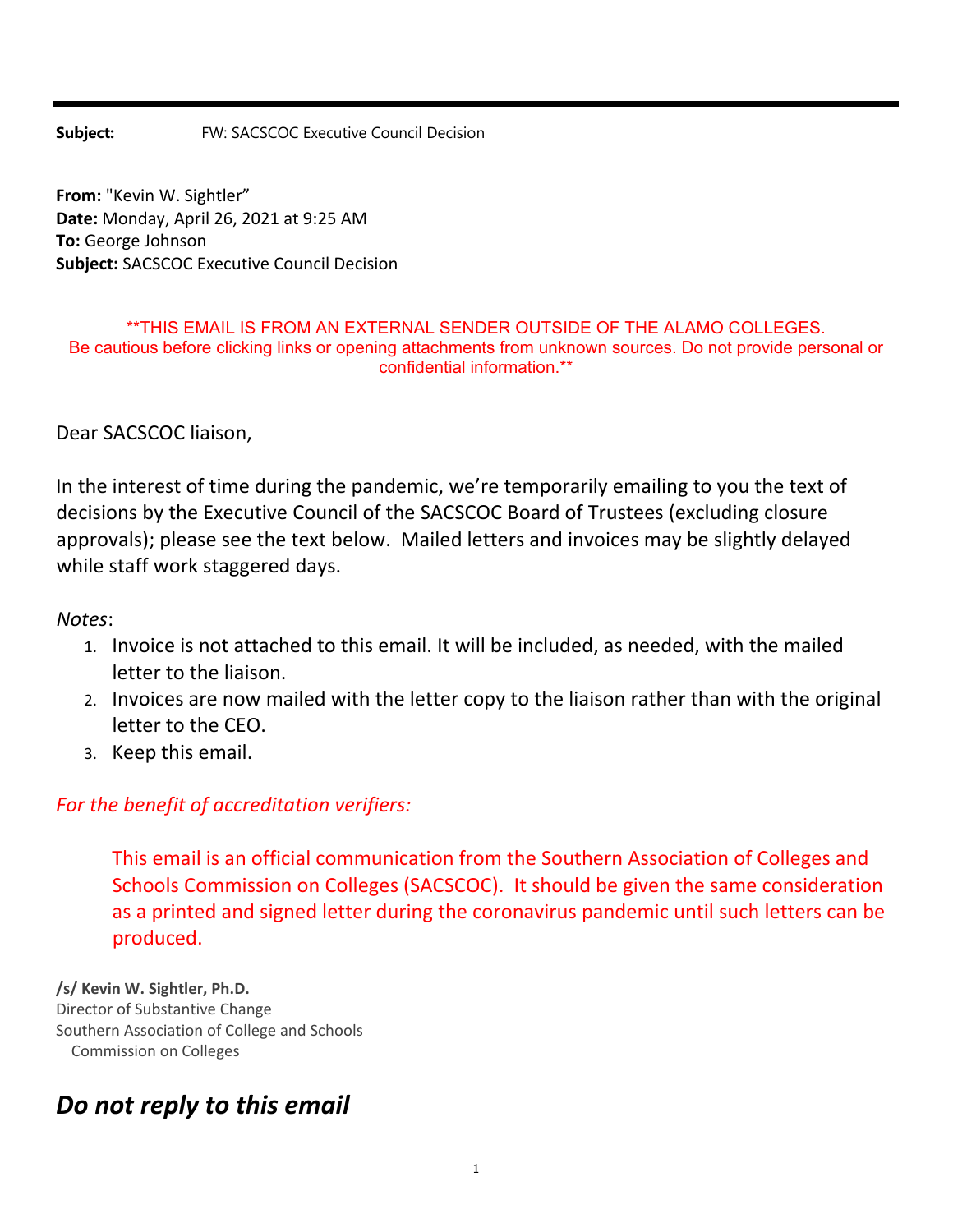= = = = = = = = = = = = = = = = = = = = *Subject to edits for form* = = = = = = = = = = = = = = = = = = = =

April 23, 2021

Dr. Adena Williams Loston President St. Philip's College 1801 Martin Luther King San Antonio, TX 78203

Dear Dr. Loston:

Thank you for submitting the following substantive change:

Substantive change: OCIS 50% or More of Program Bandera High School 474 Old San Antonio Highway Bandera, TX 78003 Submission date: 12/14/2020 Intended Implementation date: 8/2/2021 Case ID: SC012521

St. Philip's College will begin offering more than 50% of the existing Level I Certificate program in Inert Gas GTAW/GMAW Welder to students at the Bandera High School off‐campus instructional site as part of a dual credit arrangement. A copy of the signed Memorandum of Understanding between the College and the Bandera Independent School District was provided. The target audience is students enrolled at the site who are interested in acquiring career skills while pursuing a high school diploma. Courses will be delivered through face‐to‐ face instruction with an expected enrollment of 60 students.

A comprehensive list of all programs offered by the College was noted, as well as a list of approved off-campus instructional sites. There will be no differences in admission, curriculum, or graduation requirements for the dual credit students, nor any special arrangements for grading, transcripts, or transfer policies. The College adheres to the Texas Workforce Education Course Manual for defining semester credit hours assigned to career technical education courses. The Dean for Academic Success, Creative and Communication Arts,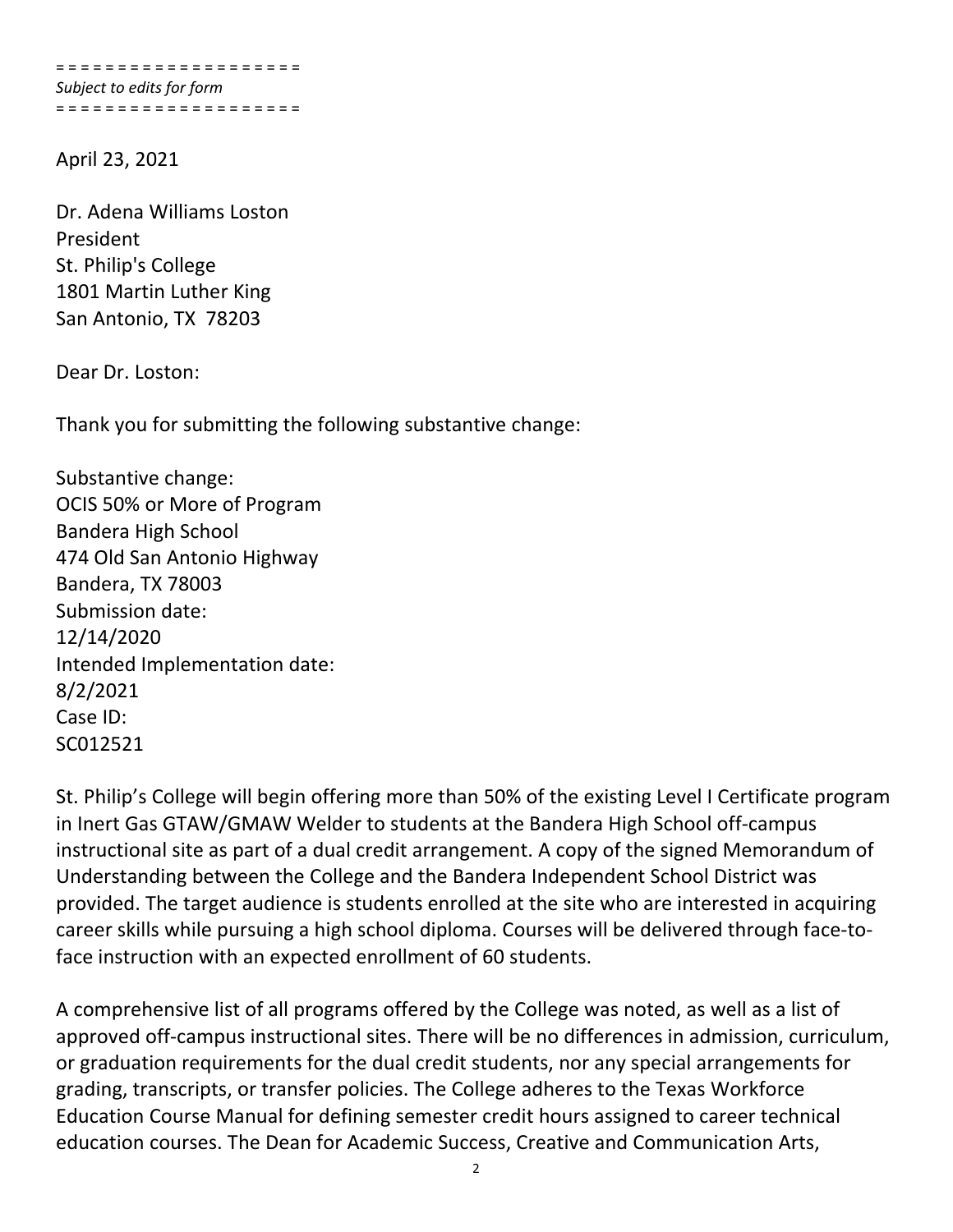Science, and Technology will be responsible for providing administrative oversight. The Director of High School Programs is also available to serve as the liaison between the College and the high school.

The Faculty Roster describes the qualifications of the one part-time faculty member who will provide instruction for the Certificate program at the off-campus site. The faculty member has a bachelor's degree, is a certified teacher, and operates a welding business. He appears qualified to teach the assigned courses. Keep in mind that the ultimate determination of faculty qualifications is the responsibility of the peer review teams who will assess the faculty as part of the institution's next SACSCOC accreditation review.

Library and learning resources appear to be adequate. The College's Center for Learning Resources has a collection of both physical and electronic resources that support the welding curriculum including books/e‐books, periodicals, databases, and audiovisual materials. Students may access these items in person from the Center's two locations, or online through the student portal. Additional external resources are available through the TexShare statewide consortium and interlibrary loans. Professional librarians are available to provide instruction face-to-face or remotely via videoconferencing, email, and text. Students also have access to online tutorials, LibGuides, and the Ask Us chat service.

Student support services appear to be adequate and are available to all students, both in‐ person and remotely. Along with standard academic support services such as financial aid, student records, and admissions, the College provides additional assistance through academic advising, personal counseling, and disability services. The Welcome Center serves as a one‐ stop location for accessing most of these services. Supplemental instruction is available through the Tutoring and Technology Center, MathWorld/Math Emporium, Byrd Sanctuary, and the Reading Lab. The Director of High School Programs and Student Support Services staff will serve as liaisons to the high school and provide support by facilitating academic advising, registering students for classes, coordinating acquisition of textbooks, posting grades, and ensuring transcript availability. Students may also pursue learning opportunities outside the classroom through recreational activities, student organizations, health and wellness activities, and social events.

The physical resources appear to be adequate. Bandera High School has over 158,408 square feet of space including classrooms, office, and laboratories. Instruction for the welding classes will take place in the Agricultural Shop, the Welding Classroom, and the Career and Technical Education computer lab. The Agriculture Shop has 24,000 square feet of space and is equipped with 12 ARC welders, six MIG welders, two TIG welders, three oxy-fuel cutting torch assemblies, a Scotchmen ironworker, an overhead chain and rail system, two five-ton gantry lifts, a 4x4 Torchmate CNC table, eight individual welding bays, assorted saws, and multiple handheld grinders. Students will also have access to 30 Chromebook computers. Financial support for the site appears to be adequate; a sample budget was provided. Direct costs associated with the delivery of the Certificate program, such as personnel and equipment, will be the responsibility of the high school. Revenues will come from student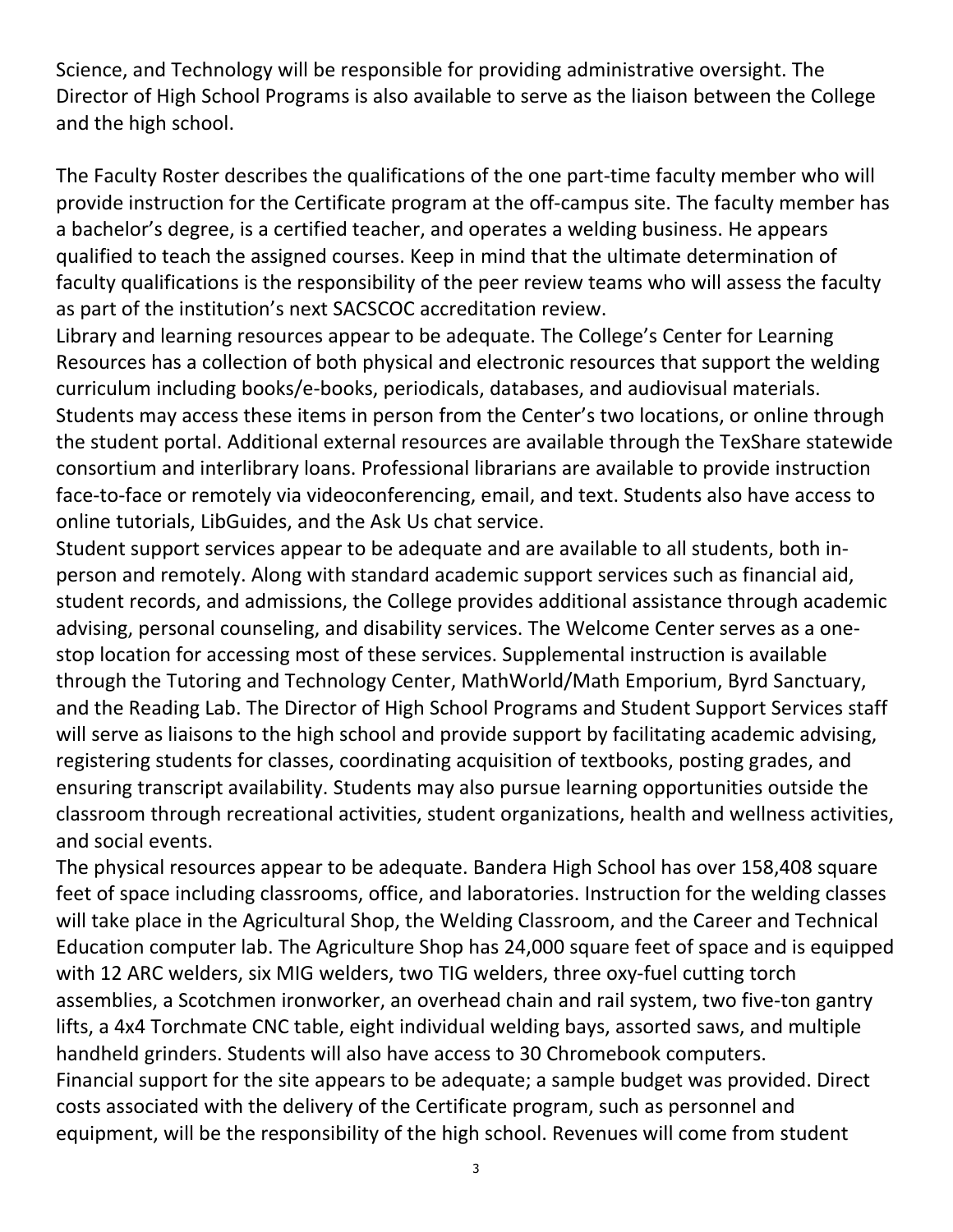tuition, local funds, and state appropriations. All institutional expenditures for support areas such as student services, information technology, dual credit, and library services are included within the respective departmental operating budgets which will absorb any costs related to the off‐campus site.

The Certificate program offered at the high school will be integrated into the ongoing College‐ wide institutional effectiveness process. This annual process requires all academic units to develop program and student learning outcomes, employ multiple methods of assessment, then use the findings to improve teaching and learning. The College employs a Scorecard method to capture results in a consolidated format and provide trend data to inform targets for the next year.

The site will be evaluated again as part of the institution's fifth-year or decennial review.

The Board of Trustees of the Southern Association of Colleges and Schools Commission on Colleges reviewed the materials seeking approval of the Bandera High School off‐campus instructional site (OCIS). It was the decision of the Board to approve the site and include it in the scope of the current accreditation.

Enclosed is an invoice for \$500 to help defray the cost of reviewing the prospectus.

Should you need assistance, please contact Dr. Patricia L. Donat at 404‐679‐4501 or via email at pdonat@sacscoc.org.

Please include the Case ID number above in all submissions or correspondence about this substantive change.

Note: The SACSCOC substantive change policy was revised in 2020. It includes many new requirements and changes to previous requirements. The Substantive Change Policy and Procedures and learning resources are available on the substantive change webpage at www.sacscoc.org.

Sincerely,

Belle S. Wheelan, Ph.D. President

BSW/SKO:lp

Enclosure (invoice with liaison's copy only)